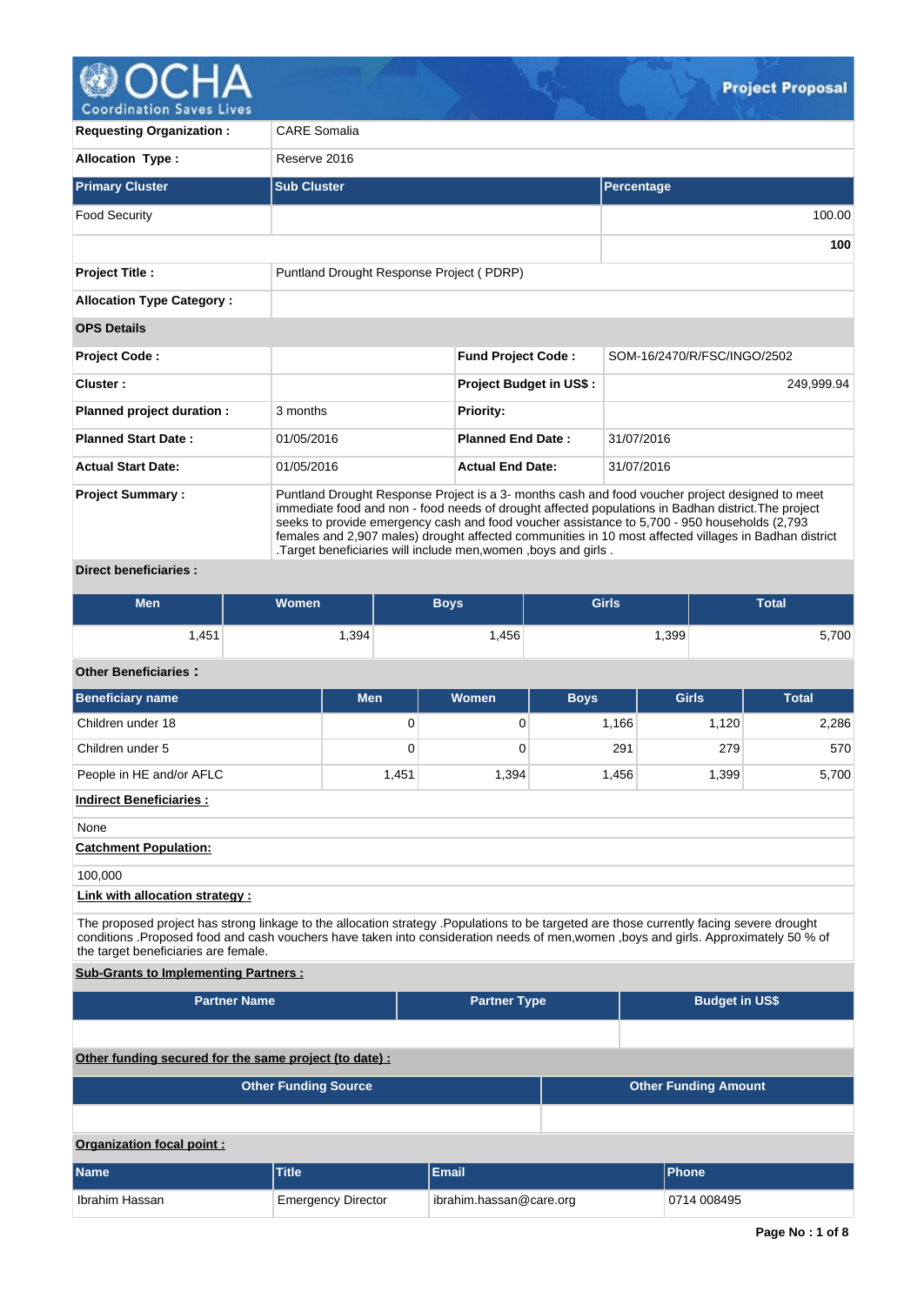Abdirahman Aden Emergency Coordinator Abdirahman.aden@care.org 0721449541

#### **BACKGROUND**

#### **1. Humanitarian context analysis**

While Somalia has made modest gains in recent years, about 4.9 million people remain in need of life-saving assistance in 2016 . In the northern regions, drought conditions exacerbated by El Nino continued to persist since mid-2015. Awdal (Somaliland), and Sanaag and Bari (Puntland) regions of Somalia are hardest hit by severe drought, resulting from successive years of rain failures, including Deyr 2015. Food insecurity, water scarcity and malnutrition situation remain alarming. Drought affected pastoral populations lack capacity to sustain their livelihoods. An estimated 208,000 persons are projected to be in "Emergency" and "Crisis" situation between February and June 2016 in Awdal, Bari and Sanaag regions and remain in urgent need of assistance (mainly water, nutrition and livelihoods support). Rapid assessments conducted by CARE in these 3 regions in February 2016, established that pastoral populations have limited access to water for human and livestock consumption. Major water sources such as shallow wells have dried up and unprecedented pressure put on the few existing ones. Cost of water tripled in the last one month and livestock prices sharply declined (50%) in most markets due to poor animal body conditions. These nomads are particularly dependent on livestock and seasonal employment, and do not have steady incomes to enable them access to basic needs. The continuation of the drought conditions has greater possibility to lead to severe humanitarian crisis particularly in Sanaag region which suffered over 3 years of successive rain failures.

#### **2. Needs assessment**

Sanaag and Bari (Puntland) regions are currently experiencing severe drought conditions, resulting from successive years of rain failures, including deyr 2015. According to FSNAU post deyr 2015/16 report, an estimated 217,000 persons are projected to be in emergency and crisis situation between February and June 2016 and remain in urgent need of assistance (mainly water and food). Rapid assessment conducted by CARE in February 2016 revealed that most of the assessed households lack sufficient income to access basic needs. The value of animals in Sanaag regions has sharply declined (by 50%), with the current price of one goat ranging between US\$30- US\$40 down from US\$ 80 in the previous month. Cost of basic commodities such as water and food has increased despite reduction of fuel prices by 50%. The increase in the prices of basic commodities is largely due to the devaluation of the Somali shilling against the US dollar. The US\$ currently exchanges 24,000 to the Somali Shilling. Three months ago, it was exchanging at 21,000.The drought condition further increased the debt burden on the affected populations. February 2016 assessment by Save the Children revealed that the debt levels in the drought affected communities in Sanaag, Bari and Nugaal regions have significantly increased since the start of the drought conditions with 95% of the assessed households mentioning to have incurred debts due to the drought. Income levels are very low and opportunities for casual labor work highly limited. With low purchasing power and limited income opportunities, most households especially in the rural villages face acute food shortages. The coping strategies used such as eating fewer meals per day has serious implications on the nutritional status of children<5years, pregnant and lactating women, elderly and the sick. Cash assistance is essential as it will enable targeted households to meet immediate needs and repay part of their accumulated debts. In particular, households with specific vulnerabilities, such as those caring for the elderly, the disabled and individuals with chronic illness can easily be supported through this mechanism.

#### **3. Description Of Beneficiaries**

This project will target host community populations in Badhan district of Sanaag region most affected by the drought. Priority will be accorded to pastoralists whose livestock have moved to neighboring regions in search of water and pasture . Within the same target beneficiaries ,CARE seeks to pay greater attention to households headed women,those caring for the elderly ,those with pregnant and lactating women as well as those households with disabilities .Approximately 50% of the beneficiaries to be targeted will be women ( with at least 30% being pregnant and lactating women).

## **4. Grant Request Justification**

This request follows needs identified by CARE during February 2016 assessment in Puntland following reports of severe drought conditions in Bari and Sanaag region.CARE 's assessment identified food and water as the main priorities of the the affected communities who largely depend on livestock and rain water for their daily survival.Women and children were found to be most affected by the drought in rural villages as they are usually left behind to care for the children and other family members during such periods. In addition to CARE' s identified needs ,urgent need for assistance was identified by SWALIM who categorized Sanaag region as one of the regions currently facing severe drought conditions. Puntland government has made appeals to humanitarian agencies operating in Puntland region for immediate response .

#### **5. Complementarity**

CARE has strong programmatic presence in proposed regions through its development and humanitarian programming which complement each other. In particular, the organization has ongoing cash activities s in Sanaag region that will complement proposed interventions. CARE is also implementing long-term development programs in proposed project areas which include Education, Natural Resource Management and Livelihoods.

## **LOGICAL FRAMEWORK**

#### **Overall project objective**

Improve household food access for 5,700 targeted individuals ( Female 2,793 ,Male 2,907) in Badhan district by the end of the project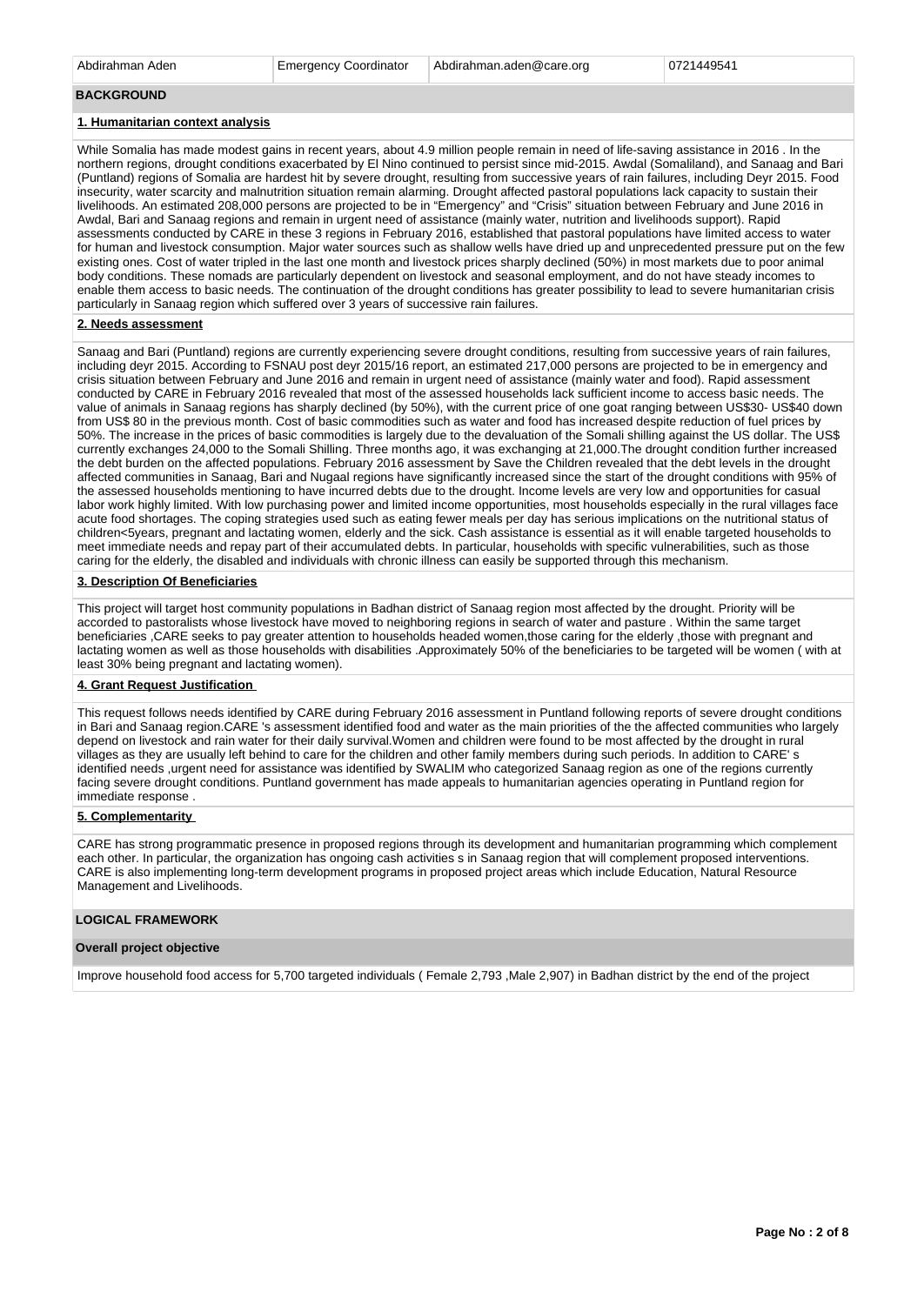| Strategic Response Plan (SRP) objectives<br><b>Cluster objectives</b>                                                                                                                                                                                                                                                                                                                                                                                                                                                                                                                                                                                                                                                                                                                                                                                                                                                                                                                                                                                                                                                                                        |                                                                                                 |  |  |  |  |  |  |  |
|--------------------------------------------------------------------------------------------------------------------------------------------------------------------------------------------------------------------------------------------------------------------------------------------------------------------------------------------------------------------------------------------------------------------------------------------------------------------------------------------------------------------------------------------------------------------------------------------------------------------------------------------------------------------------------------------------------------------------------------------------------------------------------------------------------------------------------------------------------------------------------------------------------------------------------------------------------------------------------------------------------------------------------------------------------------------------------------------------------------------------------------------------------------|-------------------------------------------------------------------------------------------------|--|--|--|--|--|--|--|
| Somalia HRP 2016<br>Improve household immediate access to food<br>through provision of unconditional transfer<br>depending on the severity of food insecurity<br>as per IPC classification, vulnerability and<br>seasonality of the livelihoods.                                                                                                                                                                                                                                                                                                                                                                                                                                                                                                                                                                                                                                                                                                                                                                                                                                                                                                             |                                                                                                 |  |  |  |  |  |  |  |
| <b>Contribution to Cluster/Sector Objectives:</b> This project contributes to the Food security cluster objective 1 by enabling most affected<br>households access basic food commodities through cash and voucher modalities. It serves as live saving intervention following severe<br>drought conditions in the target region. Target households will be provided cash and food vouchers equivalent to at least 50% of the current<br>cost of the minimum basket as established by FSNAU. The estimated cost of essential food items in February 2016 is US\$ 166. The value<br>of the proposed cash and food vouchers is also within the current humanitarian norms in the area. Food vouchers will target women headed<br>households (including pregnant and lactating ones) so as to ensure they receive direct food commodities at this difficult period. Food<br>vouchers will give women greater control as they have traditional roles of caring for the young and the elderly Cash transfers will on the<br>other hand target men and women affected by the drought to enable them meet general basic needs such as food and water .A combination |                                                                                                 |  |  |  |  |  |  |  |
|                                                                                                                                                                                                                                                                                                                                                                                                                                                                                                                                                                                                                                                                                                                                                                                                                                                                                                                                                                                                                                                                                                                                                              |                                                                                                 |  |  |  |  |  |  |  |
| 5,700 men, women, boys and girls (2,793 female ,2,907 male) have access to at least 50% of the minimum food needs through cash and<br>voucher interventions.                                                                                                                                                                                                                                                                                                                                                                                                                                                                                                                                                                                                                                                                                                                                                                                                                                                                                                                                                                                                 |                                                                                                 |  |  |  |  |  |  |  |
|                                                                                                                                                                                                                                                                                                                                                                                                                                                                                                                                                                                                                                                                                                                                                                                                                                                                                                                                                                                                                                                                                                                                                              |                                                                                                 |  |  |  |  |  |  |  |
|                                                                                                                                                                                                                                                                                                                                                                                                                                                                                                                                                                                                                                                                                                                                                                                                                                                                                                                                                                                                                                                                                                                                                              |                                                                                                 |  |  |  |  |  |  |  |
|                                                                                                                                                                                                                                                                                                                                                                                                                                                                                                                                                                                                                                                                                                                                                                                                                                                                                                                                                                                                                                                                                                                                                              | of both modalities will provide flexibility to address the specific needs of each target group. |  |  |  |  |  |  |  |

950 households ( 5,700 individuals, 2793 female ,2,907 males) are provided cash and food vouchers for a period of 2 months

# **Assumptions & Risks**

#### **Activities**

**Activity 1.1.1** 

## **Standard Activity : Conditional or unconditional Cash transfer**

Provide conditional and unconditional cash to 650 households (approximately 3,900 individuals – 1,911 females and 1,989 males)

## **Activity 1.1.2**

## **Standard Activity : Voucher distribution**

Provide food vouchers to 300 households ( approximately 1,800 individuals – 882 females and 918 males)

# **Indicators**

|                                                                                                               |                                                                   |                                                                                                                                | <b>End cycle beneficiaries</b> | <b>End</b><br>cycle |  |                   |               |  |  |  |  |
|---------------------------------------------------------------------------------------------------------------|-------------------------------------------------------------------|--------------------------------------------------------------------------------------------------------------------------------|--------------------------------|---------------------|--|-------------------|---------------|--|--|--|--|
| Code                                                                                                          | <b>Cluster</b>                                                    | <b>Indicator</b>                                                                                                               | <b>Men</b><br><b>Women</b>     |                     |  | <b>Boys Girls</b> | <b>Target</b> |  |  |  |  |
| Indicator 1.1.1                                                                                               | <b>Food Security</b>                                              | Number of people that benefited from conditional<br>transfers to improve access to food and protection<br>of livelihood assets |                                |                     |  |                   | 5,700         |  |  |  |  |
| <b>Means of Verification :</b> - Beneficiary cash and voucher receipt documents<br>- Project progress reports |                                                                   |                                                                                                                                |                                |                     |  |                   |               |  |  |  |  |
| Indicator 1.1.2   Food Security                                                                               |                                                                   | % of cash received used to purchase food (<br>measured through t post distribution monitoring)                                 |                                |                     |  |                   | 60            |  |  |  |  |
|                                                                                                               | <b>Means of Verification: Post Distribution Monitoring Survey</b> |                                                                                                                                |                                |                     |  |                   |               |  |  |  |  |
| Indicator $1.1.3$                                                                                             | <b>Food Security</b>                                              | Number of water catchments (earth dams)<br>rehabilitated through CFW activities                                                |                                |                     |  |                   | 10            |  |  |  |  |
| <b>Means of Verification:</b> Field monitoring by CARE staff                                                  |                                                                   |                                                                                                                                |                                |                     |  |                   |               |  |  |  |  |
| <b>Additional Targets:</b>                                                                                    |                                                                   |                                                                                                                                |                                |                     |  |                   |               |  |  |  |  |
| <b>M&amp;R</b>                                                                                                |                                                                   |                                                                                                                                |                                |                     |  |                   |               |  |  |  |  |

#### **Monitoring & Reporting plan**

Close monitoring of project activities will be conducted throughout the project period to find out if project objectives are being met. Project progress will be monitored through site observations, Post Distribution Monitoring ( PDM) surveys, community feedback and monthly reporting. Day-to-day monitoring of project activities will be carried out by CARE field staff. Monthly PDMs will be conducted to assess among other things; the quality and quantity of food commodities received, amount of cash received by each beneficiary, waiting time at cash payment centers and food stores, security at cash payment centers and food stores, uses of cash at household level and prices of basic commodities. Data generated will be analyzed and reports produced.Senior CARE staff including the Emergency Coordinator will ALSO conduct monthly field visits to monitor and assess the project progress, quality of work, challenges, and pace of project implementation against the implementation plan. Monthly monitoring and overall activity progress reports will be compiled and shared with OCHA.

## **Workplan**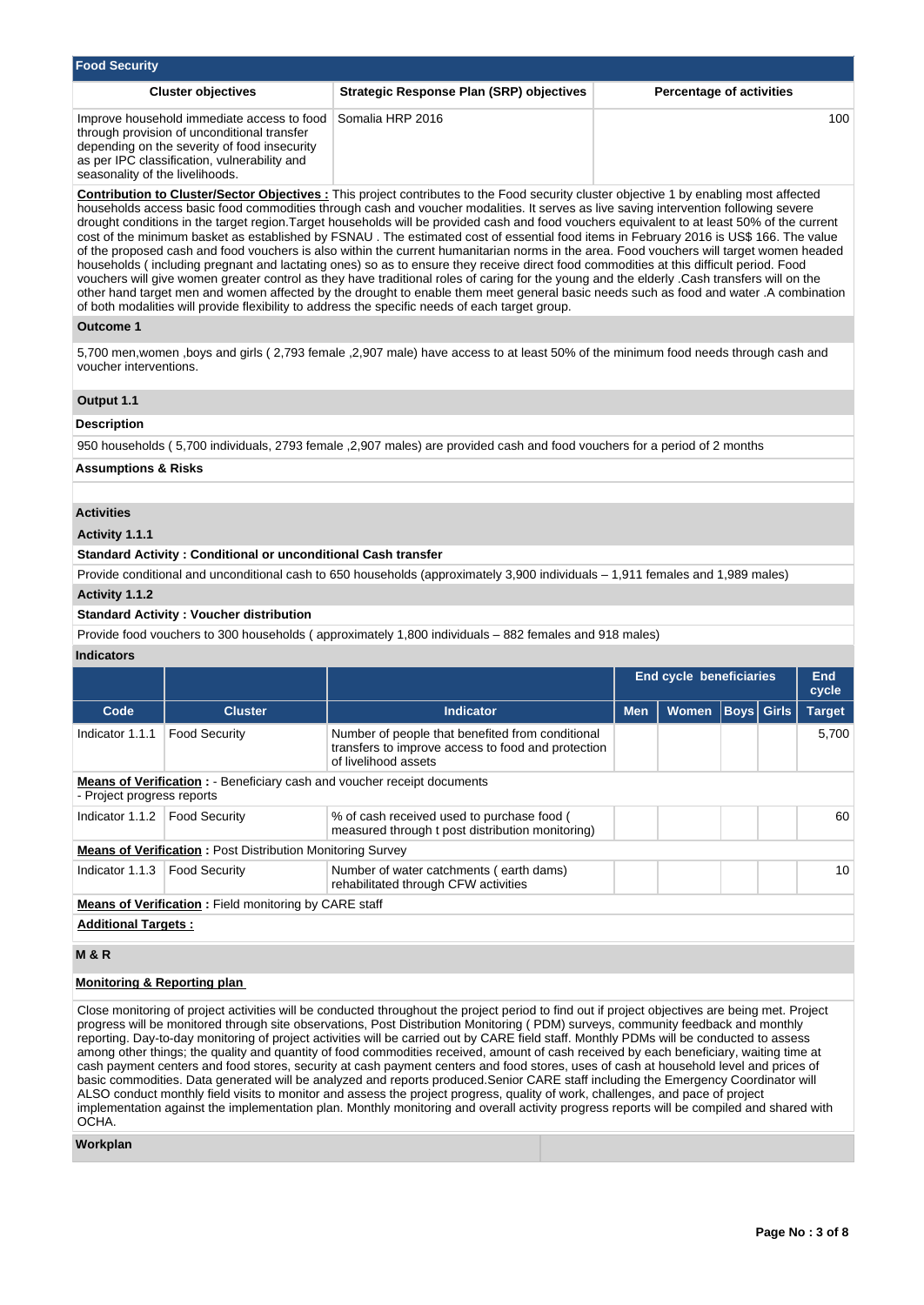| <b>Activitydescription</b>                                                                                                                        | Year |  |  |   |  |  | 1 2 3 4 5 6 7 8 9 10 11 12 |
|---------------------------------------------------------------------------------------------------------------------------------------------------|------|--|--|---|--|--|----------------------------|
| Activity 1.1.1: Provide conditional and unconditional cash to 650 households<br>(approximately 3,900 individuals – 1,911 females and 1,989 males) | 2016 |  |  | X |  |  |                            |
| Activity 1.1.2: Provide food vouchers to 300 households (approximately 1,800<br>individuals – 882 females and 918 males)                          | 2016 |  |  | х |  |  |                            |

# **OTHER INFO**

## **Accountability to Affected Populations**

CARE will engage community representatives in each target location in the selection and registration of beneficiaries for cash and food voucher assistance .The project will use Beneficiary Automated Fingerprint Identification System (BAFIS) to enhance accountability to affected populations and track beneficiaries during project life. This system is currently used by CARE to undertake registration ,verification and payment of its cash and voucher beneficiaries in Lower Juba and Puntland regions. Accountability will also be ensured through engagement of beneficiaries in the existing Feedback,Complaints and Response Mechanism ( FCRM). Monitoring of activities will include community representatives particularly during the post distribution monitoring surveys.

## **Implementation Plan**

CARE will implement all proposed interventions directly and no sub-partners will be engaged. CARE has strong programmatic presence in Sanaag region supported by an operational office in Badhan town. In addition, CARE believes adequate coordination is vital for efficient delivery of humanitarian assistance and ensuring complementary of efforts among partners. Therefore,proposed activities will continue to maintain strong collaborative and coordination with existing cluster coordination mechanisms. CARE is an active member of Food security cluster in Puntland and will continue to attend and contribute to the monthly cluster meetings .The proposed project will work through the clusters and bilaterally with other humanitarian actors to avoid overlap and prevent duplication in target locations.

Locations and beneficiaries selected for the proposed interventions are those currently most affected by the ongoing drought.Target beneficiaries are largely pastoral who currently have low purchasing power to enable them access basic needs such as food .Women and children will be prioritized for assistance throughout the implementation period as they are more vulnerable under the current conditions.In each target location ,CARE will work with existing local community leaders. In particular CARE will engage current committees in the ongoing water trucking activities .

# **Coordination with other Organizations in project area**

| Name of the organization                                                                                                                                                                                                                                                                                                                                                                                                                                                                                                                                                                                                                                                                                                  | Areas/activities of collaboration and rationale                                               |  |  |  |  |  |  |  |  |
|---------------------------------------------------------------------------------------------------------------------------------------------------------------------------------------------------------------------------------------------------------------------------------------------------------------------------------------------------------------------------------------------------------------------------------------------------------------------------------------------------------------------------------------------------------------------------------------------------------------------------------------------------------------------------------------------------------------------------|-----------------------------------------------------------------------------------------------|--|--|--|--|--|--|--|--|
| ADESO                                                                                                                                                                                                                                                                                                                                                                                                                                                                                                                                                                                                                                                                                                                     | CFW activities .ADESO is currnetly undertaking CFW activities<br>through range land managment |  |  |  |  |  |  |  |  |
| <b>Environment Marker Of The Project</b>                                                                                                                                                                                                                                                                                                                                                                                                                                                                                                                                                                                                                                                                                  |                                                                                               |  |  |  |  |  |  |  |  |
| N/S: Not specified                                                                                                                                                                                                                                                                                                                                                                                                                                                                                                                                                                                                                                                                                                        |                                                                                               |  |  |  |  |  |  |  |  |
| <b>Gender Marker Of The Project</b>                                                                                                                                                                                                                                                                                                                                                                                                                                                                                                                                                                                                                                                                                       |                                                                                               |  |  |  |  |  |  |  |  |
| 2a- The project is designed to contribute significantly to gender equality                                                                                                                                                                                                                                                                                                                                                                                                                                                                                                                                                                                                                                                |                                                                                               |  |  |  |  |  |  |  |  |
| <b>Justify Chosen Gender Marker Code</b>                                                                                                                                                                                                                                                                                                                                                                                                                                                                                                                                                                                                                                                                                  |                                                                                               |  |  |  |  |  |  |  |  |
| In this project, CARE is committed to ensuring vulnerable men and women have equal access to services while taking into consideration<br>specific needs of each gender. To achieve gender parity, approximately 50% of the project beneficiaries are expected to be women. The<br>project will also endeavor to meet needs of specific vulnerable groups such as pregnant and breastfeeding women, the elderly, children and<br>infants. For instance the elderly are expected to constitute approximately 8% of the target population while children less than 18 years of<br>age are expected to be approximately 40 % of the total beneficiaries. This project will also make efforts to ensure both women and men are |                                                                                               |  |  |  |  |  |  |  |  |

represented in beneficiary selection committees to ensure gender balance in decision making processes as well as to empower vulnerable women to have a saying in their communities with regards to selection of beneficiaries and monitoring of project activities. CARE will ensure at least 30% of the selection and monitoring committees are women. All food voucher interventions will target women headed households who have numerous responsibilities to care for young, elderly and sick members of the family .Men and women who are elderly or disabled and have no family member able to participate in CFW activities will be supported through the proposed unconditional cash assistance. In addition, CFW interventions will provide for flexibility in terms of nature of work to be done and working hours. For instance, women will be allowed to engage in less labor intensive activities such as garbage collection. Working hours will also be made flexible to allow them attend to other household needs.

#### **Protection Mainstreaming**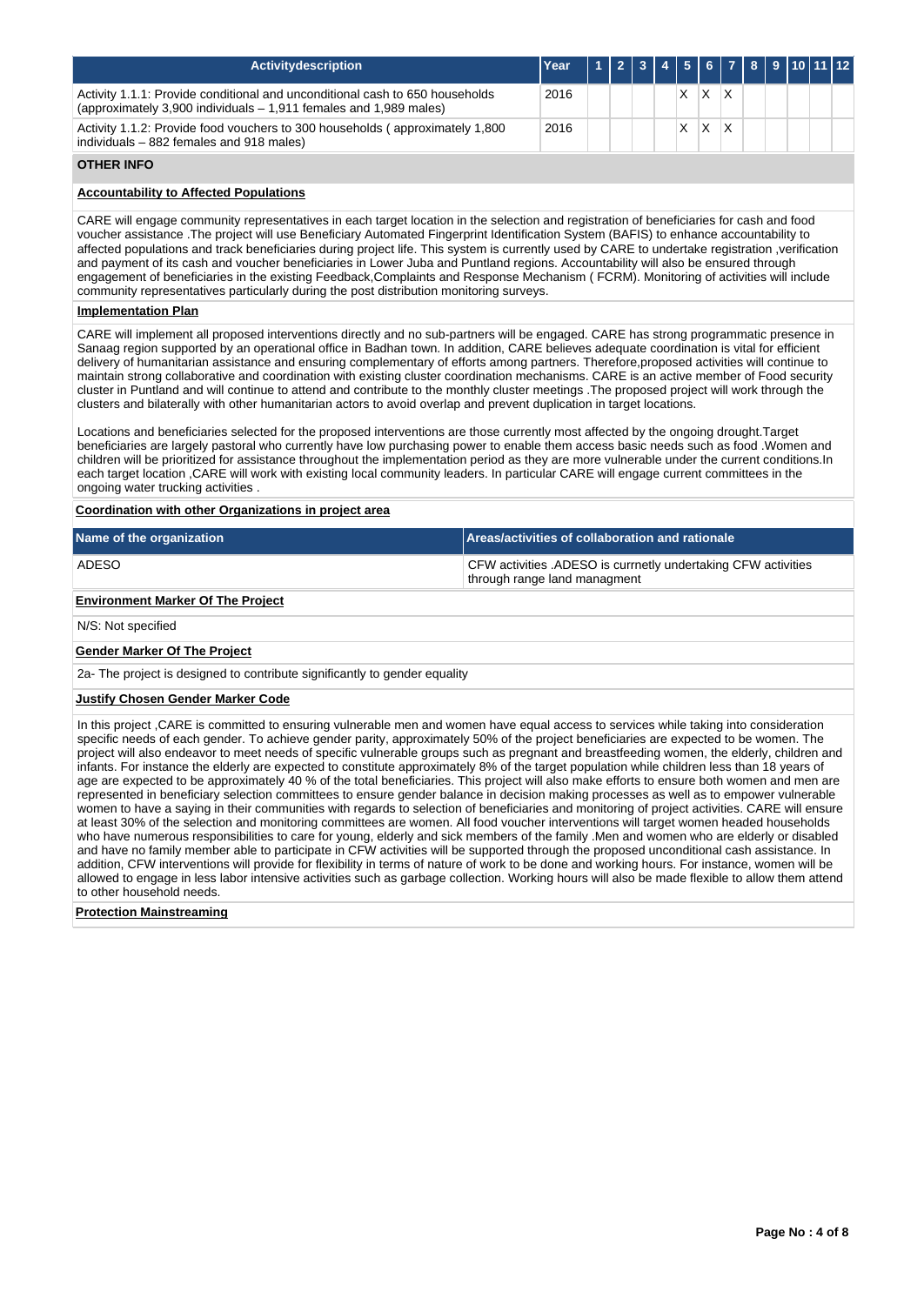CARE intends to put in place a comprehensive mechanism to minimize risks to beneficiaries and staff throughout the implementation of this project. The following measures will be put in place;

Beneficiary selection and registration: CARE recognizes the possibility of community committees and gate keepers to solicit for financial and sexual favors from potential beneficiaries with promises to register them for assistance. Women and girls are particularly vulnerable and are most exposed to violence, often magnified by the disruption of social bonds. To minimize this, CAR will ensure selection and registration of all beneficiaries is done in a fair and transparent manner. Sensitization campaigns will be done in all locations throughout the registration process in the presence of the community representatives and the local authority. Selection criteria will be reviewed jointly with community representatives and made public to all beneficiaries at the selection stage.

Beneficiary entitlements: Each selected beneficiary will be duly informed of their cash and food voucher entitlements prior to each distribution cycle. During registration, names and contact details of alternative persons (very close family members) known to the beneficiary and verified by CAR and local leaders will be recorded so as to assist in the event that the primary recipient is not able to receive his or her entitlement. This will however be done on case by case basis.

Location and safety of cash payment center and food vendor stores: All possible efforts will be made to ensure close proximity of cash payment centers and food stores. MOUs with selected food and money vendors will take this into consideration. In addition, consideration will be given to food traders whose stores or shops are closer to the beneficiary's residence in each location. This will form part of the food vendor selection criteria. Cash and voucher distribution days will be varied occasionally if CARE is convinced that fixed payment dates may pose security risks to beneficiaries. The contracted money vendor will also be required to arrange for adequate security during cash payment days and when necessary, provide armed Security.

Safety and welfare of CFW participants: CFW Beneficiaries will be provided appropriate cash for work tools specific to each activity, such as diggers, wheelbarrows, axes, rakes, hand gloves etc. in order to lessen physical burden and avoid injuries while working in community projects. First aid kits will also be provided to each CFW group. In addition, project engineers will provide technical guidance in the selection and rehabilitation of all community identified infrastructure to minimize any risks or hazards to beneficiaries. In order to take into account the welfare of the CFW participants, CARE will work closely with community representatives to ensure infrastructure jointly identified for rehabilitation are in secure locations where beneficiaries ( both men and women) can easily access basic needs such as food and water. Women will be allowed to perform less labor intensive activities such as garbage collection and preparation of meals in cases where heavy work load is involved.

In all cash transfer interventions, particular attention will be given to assessing and ensuring that providing cash directly to women doesn't lead to disputes or even violence and those children are not left unattended.

Feedback Complaints and Response Mechanism (FCRM): CARE has an FCRM policy which provides a safe, accessible and effective channel for project beneficiaries to exercise their right to give feedback and raise complaints for a response or redress to be given. This mechanism has worked well particularly in CARE's past cash and food voucher projects in Bosaaso and Lower Juba. CARE staffs have been trained on the use of the FCRM mechanism

## **Country Specific Information**

#### **Safety and Security**

Currently, the security situation of the project target region (Sanaag) is stable. CARE conducts regular monitoring of the security situation in all project areas and has security procedures put in place to take care of project staff and other resources at all times. CARE has strengthened its security information management systems and is working closely with UN agencies and other humanitarian actors in Somalia to monitor all major security incidences. Weekly staff security updates with specific recommendations for program implementation will be shared throughout the project period. Should the security situation worsen, CARE's robust safety and security protocols shall be activated. A Security Management Plan is in place, identifying threats/risks, implications, and mitigation measures.

#### **Access**

The targeted areas are very accessible to CARE and all others agencies. CARE will also liaise and coordinate with community leaders and government line ministries to further improve access and minimize possible threats. CARE has been working and continues to work in the proposed project region and has successfully engaged local communities to mitigate against access/security risks. The organization has strong community acceptance in the target locations which will enable successful implementation of proposed project. However, competing interests from both local administrations and community leaders, disagreement on project resources, procurement processes, and project participant selection can, if not managed properly, contribute to the escalation of conflict thereby create access challenges. Being acutely aware of this and experienced in operating under such conditions, CARE will work in a conflict sensitive approach to mitigate such risks. The following key mitigation steps will be employed:

• Continued updates of conflict mapping and access analysis in the project areas before and during project implementation • Close working relationship with local authorities and local elders, particularly in sharing information related to project objectives to reduce

mis -perceptions about planned activities

• Agreement on a common approach to project participant and site selection across all project areas

• Thorough involvement of communities throughout the project cycle so as to increase local ownership of the project

• Engage skilled national staff from project areas with a high level of community acceptance and who fully understand the dynamics of conflict and access challenges in the target region.

## **BUDGET**

| <b>Code</b> | <b>Budget Line Description</b>                                                                          |   | D / S Quantity Unit | cost          | <b>Duration</b><br>Recurran<br>ce | $\frac{9}{6}$<br>charged<br>to CHF | <b>Total Cost</b> |  |
|-------------|---------------------------------------------------------------------------------------------------------|---|---------------------|---------------|-----------------------------------|------------------------------------|-------------------|--|
|             | <b>Staff and Other Personnel Costs</b>                                                                  |   |                     |               |                                   |                                    |                   |  |
| 1.1         | <b>Emergency Director</b>                                                                               | D |                     | 10,50<br>0.00 | 3                                 | 500.00%                            | 1.575.00          |  |
|             | Provides overall leadership to the emergency team to ensure quality programming                         |   |                     |               |                                   |                                    |                   |  |
| 1.2         | <b>Emergency Coordinator</b>                                                                            | D |                     | 5,901<br>.00  | 3                                 | 1000.00<br>$\%$                    | 1.770.30          |  |
|             | This position is responsible for ensuring quality program implementation and monitoring at field level. |   |                     |               |                                   |                                    |                   |  |
| 1.3         | Area Manager                                                                                            | D |                     | 2,900<br>.00  | 3                                 | 2000.00<br>%                       | 1.740.00          |  |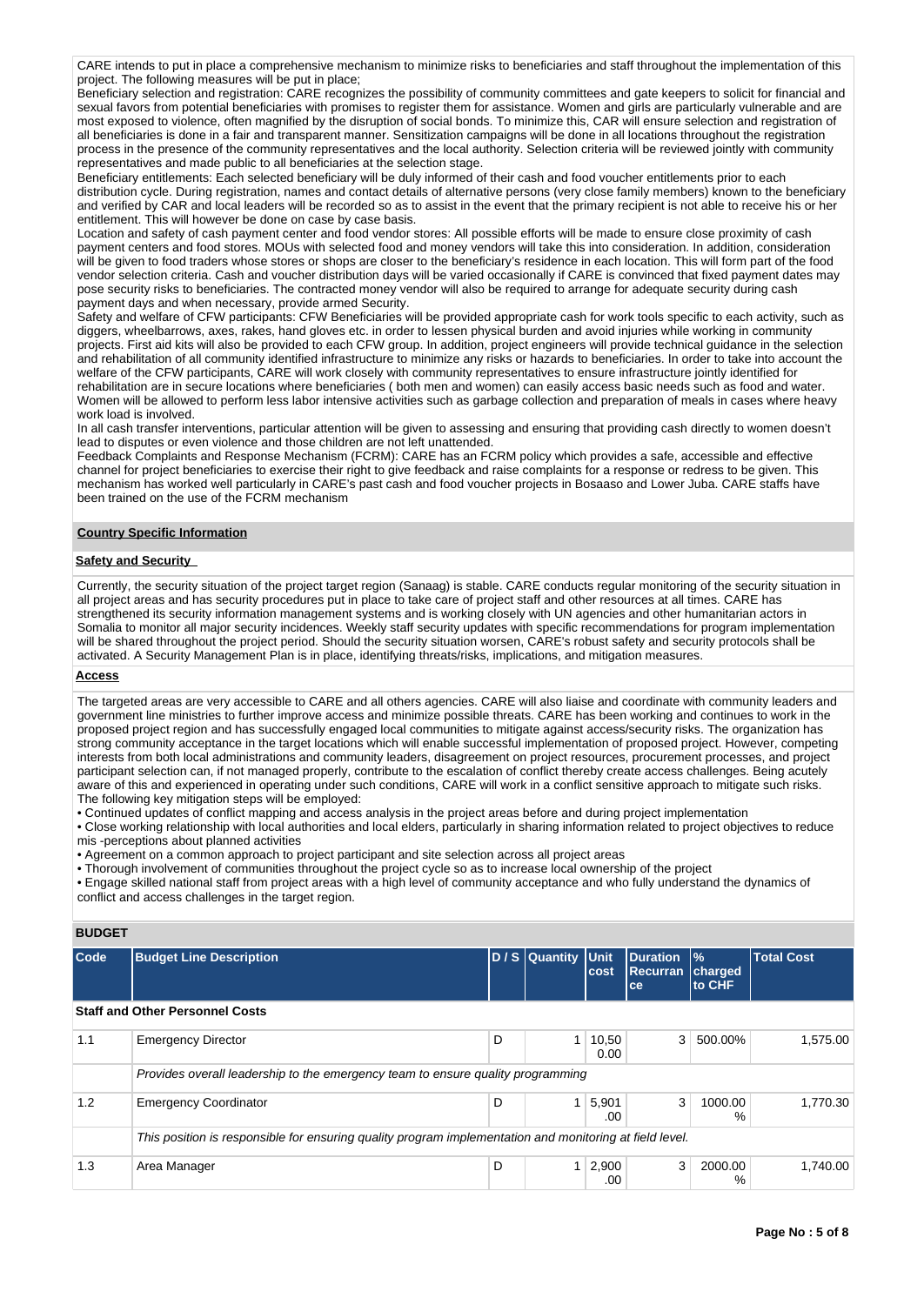|               | This position is responsible for day to day activity implementation in the project target area. She supervises program officers<br>responsible for program implementation                                                                                                                                    |   |                           |   |                          |            |
|---------------|--------------------------------------------------------------------------------------------------------------------------------------------------------------------------------------------------------------------------------------------------------------------------------------------------------------|---|---------------------------|---|--------------------------|------------|
| 1.4           | <b>Project Officers</b>                                                                                                                                                                                                                                                                                      | D | $2 \mid 1,078$<br>.00     | 3 | 2500.00<br>%             | 1,617.00   |
|               | These positions will undertake direct implementation including beneficiary registration, PDMs and day to day monitoring of cash<br>and voucher interventions                                                                                                                                                 |   |                           |   |                          |            |
| 1.5           | Archive assistants and administration officers                                                                                                                                                                                                                                                               | S | 4   800.0<br>0            | 3 | 2000.00<br>%             | 1,920.00   |
|               | These staff are responsible for documentation, filing , support on audits or reviews and office administration work meant to<br>support staff involved in direct project implementation                                                                                                                      |   |                           |   |                          |            |
| 1.6           | <b>Finance Officer-Garowe</b>                                                                                                                                                                                                                                                                                | S | $2 \mid 1,637$<br>.00     | 3 | 2000.00<br>%             | 1,964.40   |
|               | The Finance Officers will be in-charge of data entry, review of payments and extraction of reports. This rate includes basic pay<br>and other benefits. The 2 positions ensure segregation of duties within the department.                                                                                  |   |                           |   |                          |            |
| 1.7           | Head of Office -Garowe                                                                                                                                                                                                                                                                                       | S | 1 6,629<br>.00            | 3 | 2000.00<br>%             | 3,977.40   |
|               | This position is responsible for ensuring overall leadership in the area of project implementation . He is the representative of the<br>Country Director in the area and in charge of all operations. Salary includes basic salary and other benefits.                                                       |   |                           |   |                          |            |
| 1.8           | Human Resources officer-Nairobi and Garowe                                                                                                                                                                                                                                                                   | S | $2 \mid 2,321$<br>.00     | 3 | 2000.00<br>℅             | 2,785.20   |
|               | The position is responsible of human resources management matters at Garowe and Nairobi offices respectively                                                                                                                                                                                                 |   |                           |   |                          |            |
| 1.9           | <b>Finance Director</b>                                                                                                                                                                                                                                                                                      | S | 1   8,450<br>.00          | 3 | 1000.00<br>℅             | 2,535.00   |
|               | The position provides both financial and grants management leadership. Reviews budgets and donor reports                                                                                                                                                                                                     |   |                           |   |                          |            |
| 1.10          | <b>Operations Director</b>                                                                                                                                                                                                                                                                                   | S | $1 \,   \, 8,450$<br>.00. | 3 | 1000.00<br>$\frac{9}{6}$ | 2,535.00   |
|               | Provides operational management leadership and guidance. This position is in charge of procurement, HR and administration                                                                                                                                                                                    |   |                           |   |                          |            |
| 1.11          | <b>Grants Manager - Garowe</b>                                                                                                                                                                                                                                                                               | S | $1 \mid 5,004$<br>.00     | 3 | 2000.00<br>℅             | 3,002.40   |
|               | This position is responsible of grants management -monitoring, reporting and compliance and based in the field                                                                                                                                                                                               |   |                           |   |                          |            |
| 1.12          | Risk and compliance Manager                                                                                                                                                                                                                                                                                  | S | $1 \mid 5,418$<br>.00     | 3 | 1500.00<br>%             | 2,438.10   |
|               | The position ensures donor and organization compliance. It also helps in risk management                                                                                                                                                                                                                     |   |                           |   |                          |            |
|               | <b>Section Total</b>                                                                                                                                                                                                                                                                                         |   |                           |   |                          | 27,859.80  |
|               | <b>Supplies, Commodities, Materials</b>                                                                                                                                                                                                                                                                      |   |                           |   |                          |            |
| 2.1           | Conditional cash trnasfers (CFW labor wages)                                                                                                                                                                                                                                                                 | D | 450 100.0<br>0            |   | 2 10000.00<br>%          | 90,000.00  |
|               | 450 households will each receive US\$ 100 per month for 2 months. Each beneficiary will be paid US\$ 5 per day .They will work<br>for 20 days per month. Activities to be undertaken under the CFW interventions will include de-silting of earth dams/water pans<br>and rehabilitation market access roads. |   |                           |   |                          |            |
| 2.2           | CFW tools and related supplies                                                                                                                                                                                                                                                                               | D | $1 \mid 4,500$<br>.00     |   | 1 10000.00<br>%          | 4,500.00   |
|               | This line will cover cost of CFW tools depending on the nature activity selected by the community. It is estimated that 15 groups<br>will be engaged in CFW activities .Tools for each group is estimated to cost US\$ 300. Total cost requested is therefore US\$ 4,500                                     |   |                           |   |                          |            |
| 2.3           | Unconditional cash transfers (UCT)                                                                                                                                                                                                                                                                           | D | 200 90.00                 |   | 2 10000.00<br>%          | 36,000.00  |
|               | 200 households will be provided US\$ 90 per month for a period of 2 months. Unconditional cash will be provided to the most<br>vulnerable beneficiaries who cannot participate in CFW activities . They are not expected to perform any community works.                                                     |   |                           |   |                          |            |
| 2.4           | Food vouchers                                                                                                                                                                                                                                                                                                | D | 300 90.00                 |   | 2 10000.00<br>%          | 54,000.00  |
|               | 300 households will be provided each food vouchers worth US\$ 90 per month for 2 months.                                                                                                                                                                                                                     |   |                           |   |                          |            |
|               | <b>Section Total</b>                                                                                                                                                                                                                                                                                         |   |                           |   |                          | 184,500.00 |
| <b>Travel</b> |                                                                                                                                                                                                                                                                                                              |   |                           |   |                          |            |
| 5.1           | Vehicle rental (including fuel)                                                                                                                                                                                                                                                                              | D | $1 \mid 1,700$<br>.00     |   | 3 10000.00<br>%          | 5,100.00   |
|               | This line cover cost related to one hired vehicle dedicated to this project                                                                                                                                                                                                                                  |   |                           |   |                          |            |
| 5.2           | Per diem and accomodation on mission                                                                                                                                                                                                                                                                         | D | 3   300.0<br>0            |   | 3 10000.00<br>%          | 2,700.00   |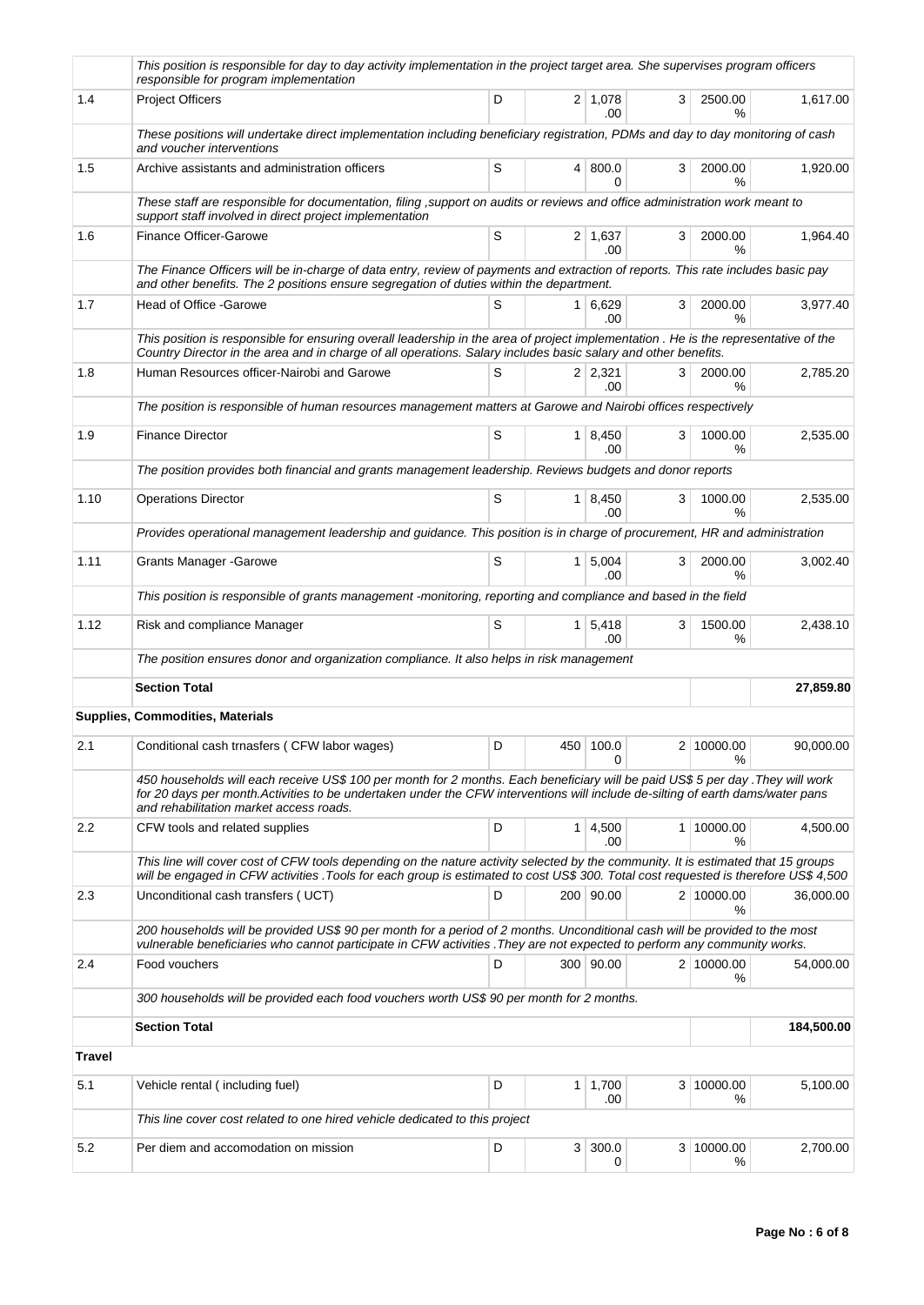|                         | This line will cover meals and accommodation of project staff based in Puntland and who are undertaking activity implementation<br>and monitoring. Key staff on mission include Emergency Coordinator ,Area Manager, M&E manager and Project officers. It is<br>estimated 3 staff will be engaged in monitoring of activities for a period of 10 days per month. Daily per diem and accommodation<br>and cost is US\$ 30. Total cost is 3X10X US\$30 = US\$900 |   |                |               |   |                 |            |
|-------------------------|----------------------------------------------------------------------------------------------------------------------------------------------------------------------------------------------------------------------------------------------------------------------------------------------------------------------------------------------------------------------------------------------------------------------------------------------------------------|---|----------------|---------------|---|-----------------|------------|
|                         | <b>Section Total</b>                                                                                                                                                                                                                                                                                                                                                                                                                                           |   |                |               |   |                 | 7,800.00   |
|                         | <b>General Operating and Other Direct Costs</b>                                                                                                                                                                                                                                                                                                                                                                                                                |   |                |               |   |                 |            |
| 7.1                     | Office rent contribution - Puntland                                                                                                                                                                                                                                                                                                                                                                                                                            | D | 1 <sup>1</sup> | 7,000<br>.00  | 3 | 1100.00<br>%    | 2,310.00   |
|                         | This line covers support staff cost for Puntland                                                                                                                                                                                                                                                                                                                                                                                                               |   |                |               |   |                 |            |
| 7.2                     | Office rent contribution - Nairobi                                                                                                                                                                                                                                                                                                                                                                                                                             | S | $\mathbf{1}$   | 10,50<br>0.00 | 3 | 1000.00<br>%    | 3,150.00   |
|                         | This line covers cost of support in Nairobi                                                                                                                                                                                                                                                                                                                                                                                                                    |   |                |               |   |                 |            |
| 7.3                     | Utilities - Puntland                                                                                                                                                                                                                                                                                                                                                                                                                                           | D | $\mathbf{1}$   | 4,950<br>.00  | 3 | 2000.00<br>%    | 2,970.00   |
|                         | This line will cover cost utilities in Puntland                                                                                                                                                                                                                                                                                                                                                                                                                |   |                |               |   |                 |            |
| 7.4                     | Utilities - Nairobi                                                                                                                                                                                                                                                                                                                                                                                                                                            | S | $\mathbf{1}$   | 6,000<br>.00  | 3 | 1000.00<br>$\%$ | 1,800.00   |
|                         | This line will cover of cost utilities in Nairobi                                                                                                                                                                                                                                                                                                                                                                                                              |   |                |               |   |                 |            |
| 7.5                     | Communication and internet - Puntland                                                                                                                                                                                                                                                                                                                                                                                                                          | D | $\mathbf{1}$   | 5,000<br>.00  | 3 | 1000.00<br>%    | 1,500.00   |
|                         | This line cover cost of internet and telephone in Puntland                                                                                                                                                                                                                                                                                                                                                                                                     |   |                |               |   |                 |            |
| 7.6                     | Communication and Internet - Nairobi                                                                                                                                                                                                                                                                                                                                                                                                                           | D | 1 <sup>1</sup> | 5,850<br>.00  | 3 | 1000.00<br>%    | 1,755.00   |
|                         | This line cover cost of internet and telephone in Nairobi                                                                                                                                                                                                                                                                                                                                                                                                      |   |                |               |   |                 |            |
|                         | <b>Section Total</b>                                                                                                                                                                                                                                                                                                                                                                                                                                           |   |                |               |   |                 | 13,485.00  |
| <b>SubTotal</b>         |                                                                                                                                                                                                                                                                                                                                                                                                                                                                |   | 979.00         |               |   |                 | 233,644.80 |
| Direct                  |                                                                                                                                                                                                                                                                                                                                                                                                                                                                |   |                |               |   |                 | 207,537.30 |
| Support                 |                                                                                                                                                                                                                                                                                                                                                                                                                                                                |   |                |               |   |                 | 26,107.50  |
| <b>PSC Cost</b>         |                                                                                                                                                                                                                                                                                                                                                                                                                                                                |   |                |               |   |                 |            |
| <b>PSC Cost Percent</b> |                                                                                                                                                                                                                                                                                                                                                                                                                                                                |   |                |               |   |                 | 7%         |
| <b>PSC Amount</b>       |                                                                                                                                                                                                                                                                                                                                                                                                                                                                |   |                |               |   |                 | 16,355.14  |
| <b>Total Cost</b>       |                                                                                                                                                                                                                                                                                                                                                                                                                                                                |   |                |               |   |                 | 249,999.94 |
|                         | <b>Grand Total CHF Cost</b>                                                                                                                                                                                                                                                                                                                                                                                                                                    |   |                |               |   |                 | 249,999.94 |

**Project Locations**

| Location                              | <b>Estimated</b><br>percentage<br>of budget<br>for each<br><b>location</b> |            | <b>Estimated number of beneficiaries</b> | for each location    |     |     | <b>Activity Name</b>                                                                                                                                                                                                                                                                      |
|---------------------------------------|----------------------------------------------------------------------------|------------|------------------------------------------|----------------------|-----|-----|-------------------------------------------------------------------------------------------------------------------------------------------------------------------------------------------------------------------------------------------------------------------------------------------|
|                                       |                                                                            | <b>Men</b> | Women                                    | Boys   Girls   Total |     |     |                                                                                                                                                                                                                                                                                           |
| Sanaag -> Laasgoray -> Cawsane        | 16                                                                         | 229        | 220                                      | 230                  | 221 | 900 | Activity 1.1.1 : Provide conditional and<br>unconditional cash to 650 households<br>(approximately 3,900 individuals - 1,911 females<br>and 1,989 males)<br>Activity 1.1.2 : Provide food vouchers to 300<br>households (approximately 1,800 individuals -<br>882 females and 918 males)  |
| Sanaag -> Laasgoray -> Habar<br>Shiro | 16                                                                         | 229        | 220                                      | 230                  | 221 | 900 | Activity 1.1.1 : Provide conditional and<br>unconditional cash to 650 households<br>(approximately 3,900 individuals $-1,911$ females<br>and 1,989 males)<br>Activity 1.1.2 : Provide food vouchers to 300<br>households (approximately 1,800 individuals -<br>882 females and 918 males) |
| Sanaag -> Laasqoray -> Haylaan        | 16                                                                         | 229        | 220                                      | 230                  | 221 | 900 |                                                                                                                                                                                                                                                                                           |